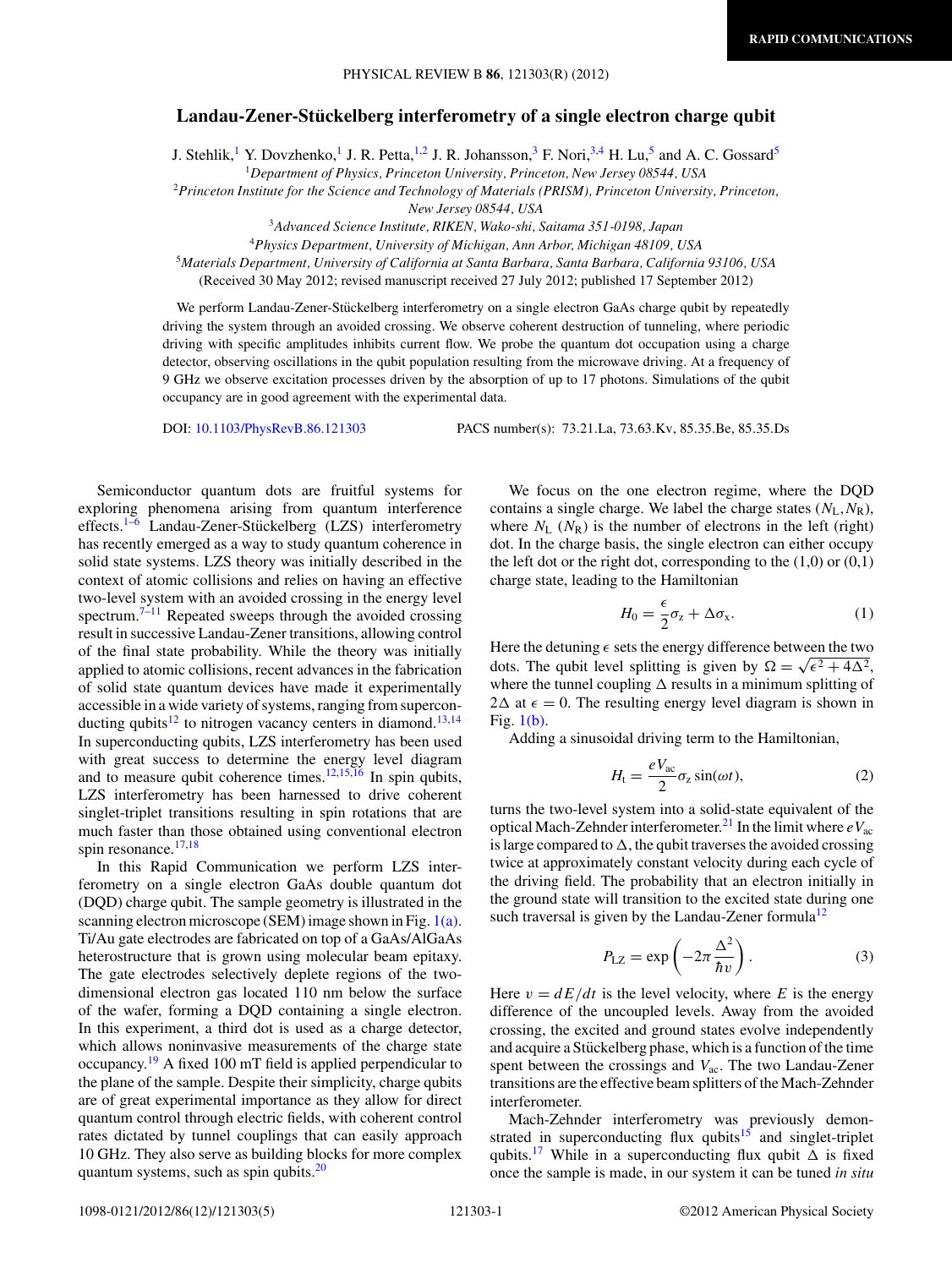

FIG. 1. (Color online) (a) SEM image of a device similar to the one measured. (b) Energy spectrum plotted as a function of detuning. (c) Current through the DQD as function of  $V_L$  and  $V_R$ . The detuning axis used for finite-bias measurements is plotted in white. Insets: Energy level diagrams for two different locations in the charge-stability diagram. (d) Current through the DQD as function of detuning and applied microwave power at  $f = 12$  GHz. The application of microwaves to gate *V*<sup>L</sup> drives transitions from the ground state to the excited state on resonance. The insets illustrate tunneling processes that are driven by the absorption of one photon for positive and negative detuning.

by adjusting gate voltages. Thus a gate-defined charge qubit can access both weak and strong interdot tunnel couplings with a single device. However, the extra tunability comes with a price, as electrical driving can also modulate the  $\sigma_x$  term in the Hamiltonian, complicating the charge dynamics.

We probe LZS interferometry by utilizing two different measurements. We first examine photon-assisted transport by applying a source-drain bias and measuring the current through the DQD in the presence of microwave driving.<sup>22–25</sup> In this measurement the microwave driving can transfer population from the ground state to the excited state when the microwave photon energy matches the energy splitting of the charge qubit levels, resulting in charge pumping through the sample. With this configuration the total current through the DQD is sensitive to the microwave coupling as well as to the overall coupling of the DQD to the source and drain electrodes. We also probe the DQD occupation using the charge detector, which directly measures the occupation of the left quantum dot,  $P_{(1,0)}$ . Charge sensing is performed without a source-drain bias, thereby probing the DQD in a manner which is relatively insensitive to the coupling of the DQD to the leads.

Transport through the DQD is measured by applying a source-drain bias across the device,  $V_{sd} = 0.5$  mV. Due to the discrete energy levels of the quantum dots, current can only flow through the device when the energy levels of the two dots are within the energy window set by  $eV_{sd}$  and the

## <span id="page-1-0"></span>J. STEHLIK *et al.* PHYSICAL REVIEW B **86**, 121303(R) (2012)

sign of the detuning matches the sign of the source-drain bias. As a result, a nonzero current is only observed in finite-bias triangles located near triple points in the charge-stability diagram, as shown in Fig.  $1(c)$ .<sup>[22](#page-4-0)</sup> By periodically driving the qubit, LZS interference can result in transitions from the ground state to the excited state, effectively driving an uphill tunneling process. In the limit of fast driving  $(eV_{ac}\hbar\omega \gg \Delta^2)$ constructive interference of the Stückelberg phase can only occur if the qubit splitting  $\Omega = n\hbar\omega$ , with *n* some integer. This can be readily identified as a *n*-photon process. We plot the current through the DQD as a function of detuning and applied microwave power at a fixed frequency  $f = 12$  GHz in Fig.  $1(d)$ . The current oscillates as a function of detuning due to multiphoton absorption and as a function of power due to changes in the Stückelberg phase.

We further investigate the current through the DQD in Fig.  $2(a)$ , where the microwave frequency is set to  $f =$ 18 GHz. The interference pattern can be calculated in the LZS framework and arises from coherent interference due to the Stückelberg phase. Similar interference patterns have been observed in many-electron DQDs<sup>[27,28](#page-4-0)</sup> and in few-electron vertical DQDs.<sup>[29](#page-4-0)</sup> We model the data using a simple three-level system consisting of the  $(0,0)$ ,  $(0,1)$ , and  $(1,0)$  charge states. We allow electrons to incoherently tunnel from the (0,1) state to the  $(0,0)$  state, and from the  $(0,0)$  state to the  $(1,0)$  state, with rates  $\Gamma_R = \Gamma_L = 320$  MHz, simulating the usual transport cycle in DQD devices. The  $(1,0)$  and  $(0,1)$  states of the qubit are tunnel coupled with  $\Delta/h = 400$  MHz. In addition the higher energy level is allowed to inelastically tunnel into the lower level. The rate for this process and its detuning dependence are extracted from measurements of the current as a function of detuning in the limit of no microwave driving.  $30-32$  The inelastic tunneling rate at zero drive ranges from 270 MHz near zero detuning to 80 MHz at large detunings. We assume the dephasing rate is an increasing function of driving power, as driving with a large amplitude results in higher electron temperatures. The dephasing time in the model ranges from 600 ps at zero drive to 120 ps at  $P = 20$  dBm.<sup>32</sup> The resulting plot of the simulated current is shown in Fig. [2\(b\).](#page-2-0)

In both Figs.  $1(d)$  and  $2(a)$ , a Bessel function modulation of the current is observed as a function of microwave power. The power dependence can be more clearly seen in Fig. [2\(c\),](#page-2-0) where the dot current is plotted as a function of microwave power at detunings corresponding to the 0, 1, and 3 photon resonant peaks  $(0\gamma,1\gamma,3\gamma)$ . At specific microwave driving powers, the current is strongly suppressed despite a finite sourcedrain bias. The zeros in the current are due to the coherent destruction of tunneling  $(CDT)$ .<sup>33,34</sup> In the LZS framework, CDT occurs at conditions for which the Stückelberg phase results in perfect destructive interference. However, in this case, it is more intuitive to consider the tunneling process using Floquet theory, which is an analog of Bloch's theory for time-periodic systems as opposed to space-periodic ones. The long-term evolution of a periodically driven system is described by quasienergies, which naturally allow for multiplephoton resonances. The quasienergy spectrum can exhibit exact crossings as shown in Fig.  $2(d)$ , which plots the lowest two quasienergies to leading order in perturbation theory.<sup>[26](#page-4-0)</sup> The crossings (with no gap) imply that the effective interdot tunnel rate goes to zero, resulting in current suppression. $33$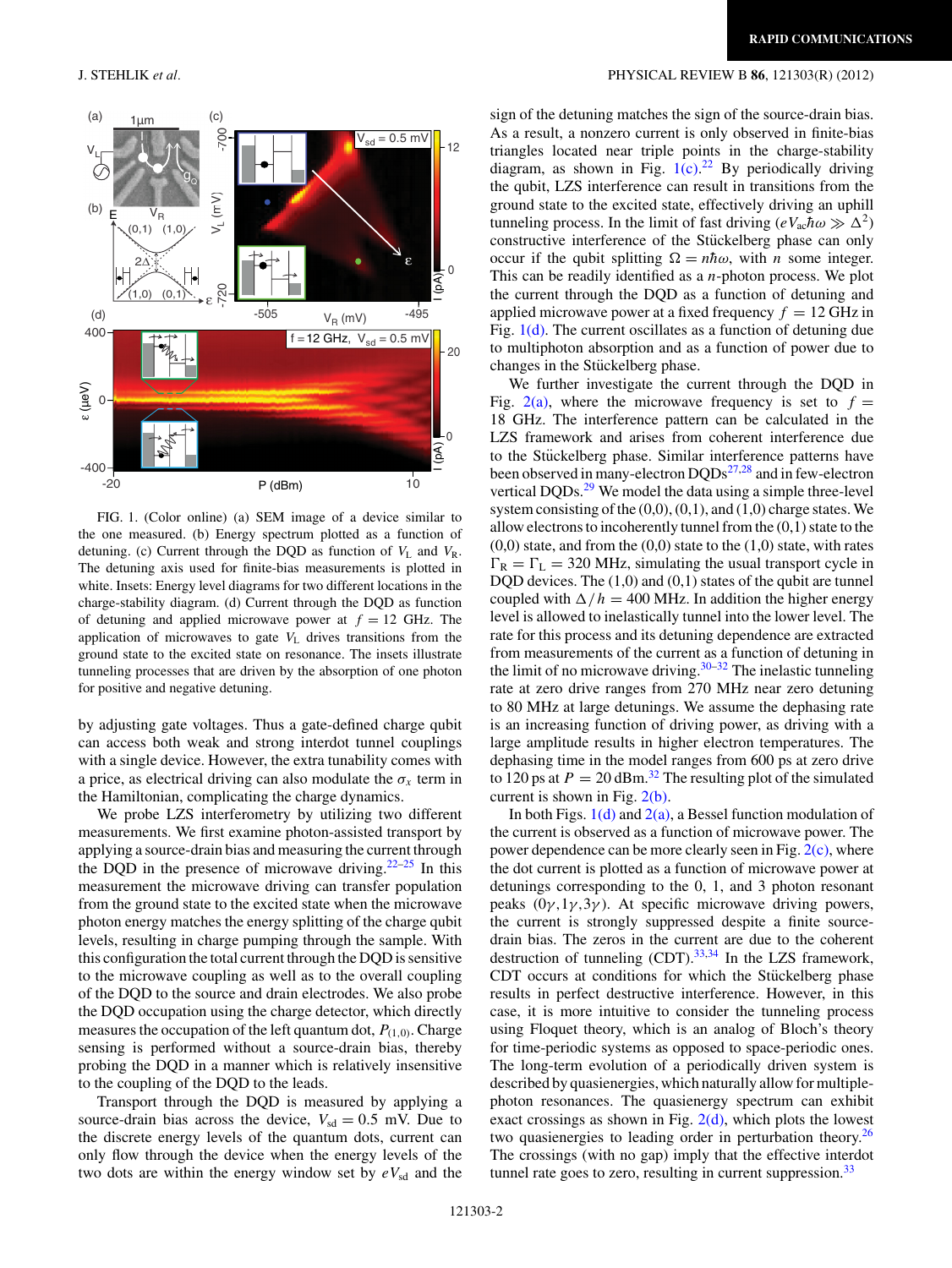<span id="page-2-0"></span>

FIG. 2. (Color online) (a) Current through the double dot measured as a function of detuning and applied microwave power at  $f = 18 \text{ GHz}$ and  $V_{sd} = 0.5$  mV. (b) Current obtained from numerical simulations. (c) Current extracted from the data in (a) along the 0, 1, and 3 photon peaks (successive traces are offset by 20 pA for clarity). Regions of suppressed current are due to the coherent destruction of tunneling. (d) Predictions of the two lowest quasienergies arising from the Floquet formalism (Ref. [26\)](#page-4-0). Quasienergy crossings are indicative of vanishing wave-function overlap, leading to the coherent destruction of tunneling.



FIG. 3. (Color online) (a) Charge detector conductance as a function of gate voltages  $V_L$  and  $V_R$ . The detuning axis traverses the (1,0)–(0,1) charge transition. (b) Left dot occupation, *P*(1*,*0), measured as a function of detuning in the absence of microwave driving. A fit to the data yields an electron temperature  $T_e = 110$  mK. (c) Charge detector conductance as a function of  $V_L$  and  $V_R$  with the microwave driving applied, showing resonant peaks due to photon absorption. (d) *P*(1*,*0) measured as a function of detuning with a 15 GHz microwave driving frequency. Resonant excitation drives transitions from the ground state to the excited state, modifying the qubit population. (e)  $P_{(1,0)}$  oscillates as a function of detuning and applied microwave power at 15 GHz. We observe tunneling processes that are driven by the absorption of 9 photons. A background sub-traction is performed (Ref. [32\)](#page-4-0). (f)  $P_{(1,0)}$  obtained from numerical simulations plotted on the same color scale as the experimental data (Ref. 32).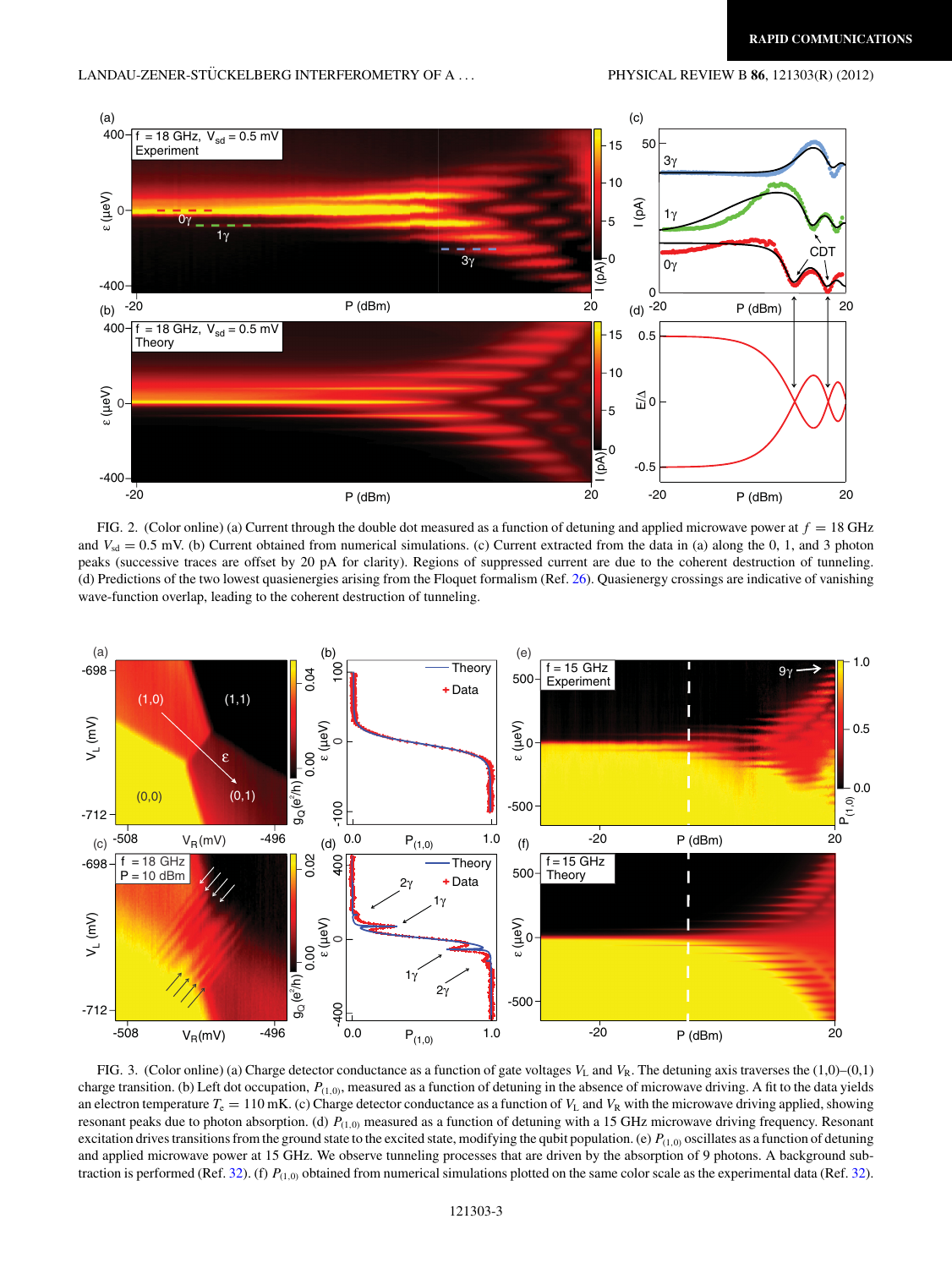## <span id="page-3-0"></span>J. STEHLIK *et al.* PHYSICAL REVIEW B **86**, 121303(R) (2012)



FIG. 4. (Color online) (a) Charge detector conductance measured as a function of detuning and microwave power for  $f = 9$  GHz. With this lower driving frequency we observe up to 17 photon transitions. (b) Left dot occupation,  $P_{(1,0)}$ , generated from numerical simulations (Ref. [32\)](#page-4-0). Simulations are in qualitative agreement with the measured data.

While providing good agreement between theoretical predictions and measurements, transport studies are burdened by the complication of electron tunneling between the leads and the DQD. Charge sensing allows us to directly measure the charge occupancy of the DQD in the presence of periodic driving. Figure  $3(a)$  shows the charge detector conductance *g*<sup>Q</sup> measured as function of *V*<sup>L</sup> and *V*<sup>R</sup> showing the expected DQD charge-stability diagram. A measurement of  $g_Q$  as a function of detuning is shown in Fig.  $3(b)$ . The width of the transition is set by the interdot tunnel coupling and the electron temperature  $T_e^{35}$  $T_e^{35}$  $T_e^{35}$ . For this device tuning  $\Delta \ll k_B T_e$  and we extract  $T_e = 110$  mK.

Applying microwaves to the system drives transitions from the ground to the excited state when the energy level splitting is an integer multiple of the photon frequency; the resonance requirement for a LZS transition in the fast driving regime  $(eV_{ac}\hbar\omega \gg \Delta^2)$ . As a result, the measured charge detector response, shown in Fig.  $3(c)$ , exhibits deviations from the ground state occupation measured in Fig.  $3(a)$ . Clear  $1\gamma$ , 2*γ* , and 3*γ* transitions are observed. The LZS interference pattern is measured as a function of detuning and microwave power in Fig.  $3(e)$  for  $f = 15$  GHz. A clear interference pattern is observed that exhibits many of the features found in the dc current measurements. Microwave driving affects the response of the charge detector; therefore a background subtraction procedure was implemented that normalizes the charge detector response to the values obtained at large positive and negative detunings[.32](#page-4-0) A similar data set is shown in Fig.  $4(a)$  for a smaller driving frequency of  $f = 9$  GHz. Here we observe charge transfer processes driven by the absorption of up to 17 photons. The asymmetry in Fig.  $4(a)$  at  $P > 0$  dBm is due to the presence of another energy level that is accessed at large driving amplitudes.

To establish the accuracy of the model Hamiltonian we simulated the qubit occupation in the presence of driving, relaxation, and dephasing. As in previous simulations, we assume a detuning and power-dependent relaxation rate. For this data set, the power-dependent dephasing rate is lower because the DQD states are more weakly coupled to the leads.[32](#page-4-0) Simulations are performed by numerically calculating the steady state of the density matrix and are shown in Figs.  $3(f)$  and  $4(b)$ . We obtain good agreement, indicating that the observed behavior is indeed due to LZS interferometry. Slight deviations from the theoretical model are due to direct capacitive coupling between the charge detector and the driving gate, as well as the presence of  $\sigma_x$  driving. Furthermore, the simulations reveal that the LZS oscillations should not be visible for  $T_2$  less than ∼250 ps, thus establishing a lower bound on the decoherence time, consistent with what was measured using other techniques.<sup>[36,37](#page-4-0)</sup>

In summary, we studied the dynamics of a single electron charge qubit in the presence of strong driving. With a finite source-drain bias we observed the coherent destruction of tunneling. Utilizing the charge detector in the zero bias regime allowed us to directly observe oscillations of the qubit occupancy predicted by the LZS theory.

Research at Princeton was supported by the Sloan and Packard Foundations, DARPA QuEST Award No. HR0011- 09-1-0007, and the National Science Foundation through the Princeton Center for Complex Materials, DMR-0819860, and CAREER Award, DMR-0846341. Work at UCSB was supported by DARPA Award No. N66001-09-1-2020 and the UCSB NSF MRSEC, DMR-1121053. J.R.J. was supported by a JSPS Fellowship, and F.N. was partially supported by the ARO, JSPS-RFBR Contract No. 12-02-92100, Grant-in-Aid for Scientific Research (S), MEXT Kakenhi on Quantum Cybernetics, and the JSPS via its FIRST program.

- <sup>1</sup>T. Hayashi, T. Fujisawa, H. D. Cheong, Y. H. Jeong, and Y. Hirayama, Phys. Rev. Lett. **91**[, 226804 \(2003\).](http://dx.doi.org/10.1103/PhysRevLett.91.226804)
- 2T. Fujisawa, T. Hayashi, H. Cheong, Y. Jeong, and Y. Hirayama, Physica E **21**[, 1046 \(2004\).](http://dx.doi.org/10.1016/j.physe.2003.11.184)
- 3J. R. Petta, A. C. Johnson, J. M. Taylor, E. A. Laird, A. Yacoby, M. D. Lukin, C. M. Marcus, M. P. Hanson, and A. C. Gossard, Science **309**[, 2180 \(2005\).](http://dx.doi.org/10.1126/science.1116955)
- 4F. H. L. Koppens, C. Buizert, K. J. Tielrooij, I. T. Vink, K. C. Nowack, T. Meunier, L. P. Kouwenhoven, and L. M. K. Vandersypen, [Nature \(London\)](http://dx.doi.org/10.1038/nature05065) **442**, 766 (2006).
- <sup>5</sup>S. Foletti, H. Bluhm, D. Mahalu, V. Umansky, and A. Yacoby, [Nat.](http://dx.doi.org/10.1038/nphys1424) Phys. **5**[, 903 \(2009\).](http://dx.doi.org/10.1038/nphys1424)
- 6Y. Gefen and D. J. Thouless, [Phys. Rev. Lett.](http://dx.doi.org/10.1103/PhysRevLett.59.1752) **59**, 1752 (1987).
- 7L. Landau, Phys. Z. Sowjetunion **2**, 46 (1932).
- 8C. Zener, [Proc. R. Soc. London, Ser. A](http://dx.doi.org/10.1098/rspa.1932.0165) **137**, 696 (1932).
- ${}^{9}E$ . Stückelberg, Helv. Phys. Acta **5**, 36 (1932).
- 10E. Majorana, [Nuovo Cimento](http://dx.doi.org/10.1007/BF02960953) **9**, 43 (1932).
- 11E. Shimshoni and Y. Gefen, [Ann. Phys. \(NY\)](http://dx.doi.org/10.1016/0003-4916(91)90275-D) **210**, 16 (1991).
- 12S. Shevchenko, S. Ashhab, and F. Nori, [Phys. Rep.](http://dx.doi.org/10.1016/j.physrep.2010.03.002) **492**, 1 (2010).
- 13L. Childress and J. McIntyre, Phys. Rev. A **82**[, 033839 \(2010\).](http://dx.doi.org/10.1103/PhysRevA.82.033839)